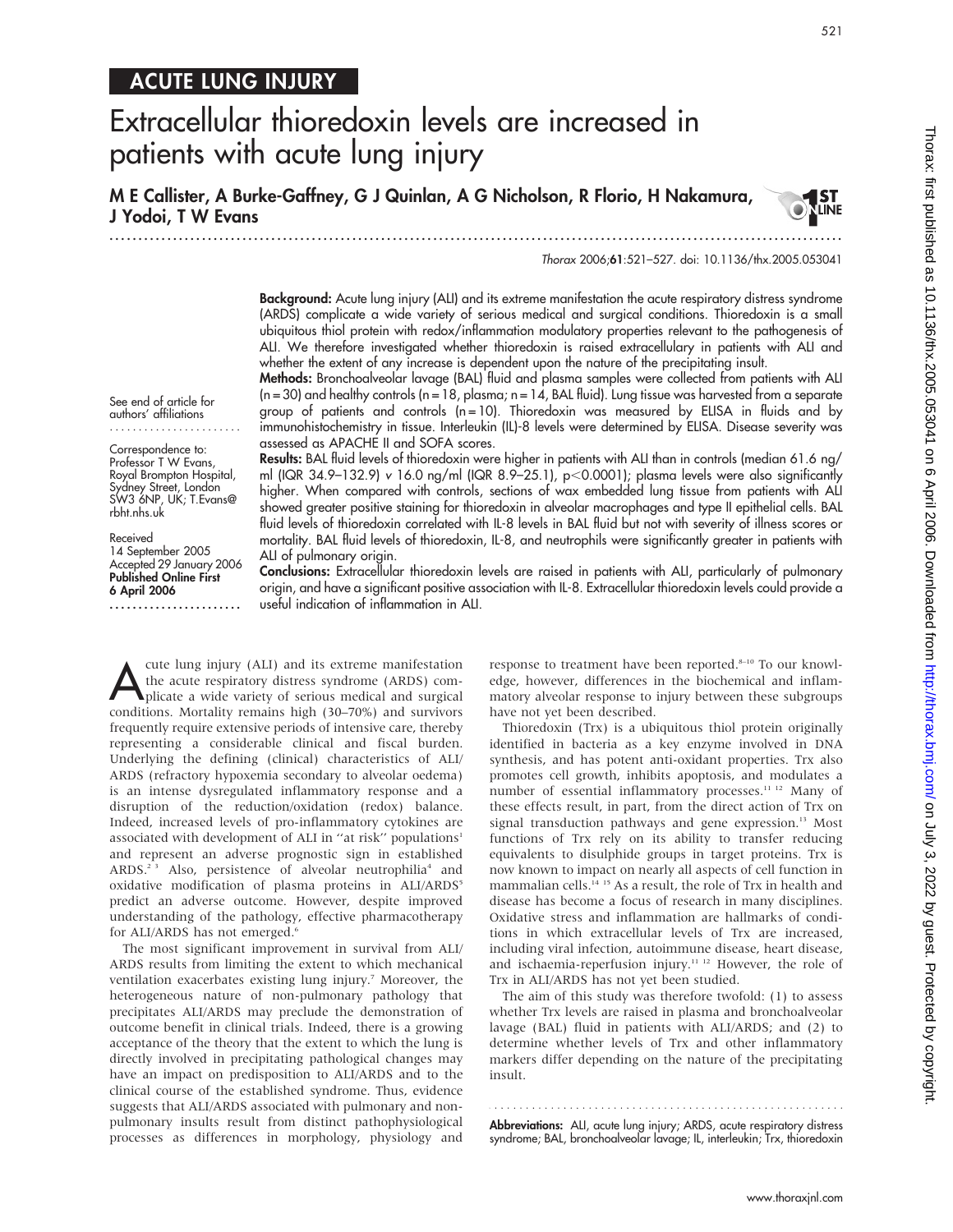### METHODS

### Selection of ARDS/ALI and control patients

Plasma and BAL fluid samples were collected from 30 patients fulfilling the European-American consensus criteria for ALI.16 Twenty six of these patients fulfilled the criteria for ARDS. Two separate healthy control groups were recruited for collection of plasma  $(n = 18)$  and BAL fluid  $(n = 14)$ . From a second group of ALI/ARDS patients, lung biopsy  $(n = 2)$  and autopsy  $(n = 8)$  specimens were collected for examination of immunoreactive cell associated Trx. Tissue was frozen immediately at  $-80^{\circ}$ C for subsequent examination. In this part of the study, patients undergoing lung resection for malignancy  $(n = 9)$ , in whom lung tissue (normal appearance on microscopic examination) was sampled at a distance from the tumour area, acted as controls.

Study protocols were approved by the Royal Brompton and Harefield NHS Trust research ethics committee. Informed written consent was obtained for all control patients and assent from relatives was obtained for patients with ALI/ ARDS.

### Collection and storage of BAL fluid and plasma

BAL fluid and plasma were collected from patients and controls as previously described.<sup>17</sup> Bronchoscopy was performed at the earliest possible time following diagnosis of ARDS/ALI, or immediately after admission to the AICU of the Royal Brompton Hospital for patients transferred with the established syndrome. Briefly, a flexible fibreoptic bronchoscope was wedged into the lateral section of the right middle lobe and 60 ml of 0.9% saline was instilled, allowed to settle for 5 seconds, and gently aspirated into a sterile container. This process was repeated three times (180 ml total volume) and the collected fluid pooled and immediately centrifuged (1300  $g$ , 6 min, 4°C) to remove cell and membranous debris and stored at  $-80^{\circ}$ C until analysed. Return volumes were not recorded. In keeping with the recommendations of the European Respiratory Society Task Force, measurements of non-cellular constituents were reported in concentrations per ml of recovered BAL fluid.18 The volume of BAL fluid obtained from four patients with ALI was either insufficient for analysis of all parameters or too heavily haemolysed to be used for accurate analysis. Blood samples were collected from patients on the day bronchoscopy was performed (via an indwelling arterial cannula), or from control subjects via antecubital venepuncture. Blood was collected into lithium heparin tubes and immediately centrifuged at 1300  $g$  at 4°C for 6 minutes to separate plasma. Plasma samples were stored at  $-80^{\circ}$ C.

### Assessment of disease severity

Disease severity was assessed using the Acute Physiology and Chronic Health Evaluation II (APACHE II) score<sup>19</sup> and the Sequential Organ Failure Assessment (SOFA) score.<sup>20</sup> P:F ratios and lung injury scores (LIS) were also calculated.<sup>21</sup> Scores were calculated using the worst physiological and biochemical parameters recorded during the 24 hour period in which bronchoscopy was performed.

### Measurement of Trx and IL-8 by ELISA

Trx and IL-8 were measured in duplicate samples using sandwich ELISA kits (Redox Biosciences, Kyoto, Japan and R&D Systems, Abingdon, UK, respectively). Erythrocytes have high Trx levels relative to the amount found in plasma.<sup>22</sup> Thus, Trx concentrations were corrected for the amount of Trx introduced by haemolysis using haemoglobin levels as an index of haemolysis. Free plasma haemoglobin was measured using a colorimetric kit (Sigma Diagnostics, Poole, UK). Plasma Trx was calculated using the following formula:

corrected plasma Trx (ng/ml) = measured Trx (ng/ml) - $[0.937 \times$  measured Hb (mg/dl)]

where 0.973 is the amount of Trx in ng/ml released from fully haemolysed erythrocytes.<sup>23</sup> The accuracy of the haemolysis correction formula was  $r^2 = 0.95$  in 88 samples.

### BAL fluid cell counts

Slide preparations for differential counting of nucleated cells in BAL fluid were made in a Shandon centrifuge using 100 ml aliquots of lavage cell suspensions adjusted to  $1.5\times10^6$  cells/ ml. After fixation in methanol, preparations were stained with May-Grunweld Giemsa stain as previously described.<sup>24</sup> Differential cell counts were made from a minimum count of 300 cells and results were expressed as a proportion of total cell population. Cell counts were thus expressed for neutrophils, macrophages, lymphocytes, eosinophils, and epithelial cells.

## Determination of immunoreactive cell associated Trx

To assess immunoreactive cell associated Trx, wax embedded lung sections  $(4 \mu m)$  mounted on positively charged slides were dewaxed in xylene, taken to water through graded alcohols, and pretreated for heat retrieval of antigen by pressure cooking at 8 psi in 0.01 M citrate buffer pH 6 for 3 minutes. Sections were cooled and stained as previously described<sup>25</sup> using a DAKO Autostainer and the ChemMate streptavidin-biotin-HRP detection system. The primary antibody was goat anti-human Trx (ATRX-03, 1 in 500 dilution, IMCO Corp, Stockholm, Sweden). The ChemMate secondary antibody was replaced by a biotinylated rabbit anti-goat antibody (Dakocytomation, Glostrup, Denmark). Sections were counterstained with Mayer's haematoxylin, a nuclear stain, dehydrated through graded alcohols, cleared in xylene, and permanently mounted in p-Xylene-bis(N-pyridinium bromide). In two separate experiments, irrelevant species matched antibody was substituted for the primary antibody (goat gamma globulin, Jackson Immunoresearch, West Grove, PA, USA) and anti-Trx antibody was pre-incubated for 30 minutes with a 500 M excess of Trx to saturate Trx binding sites. Specimens were assessed by a single observer blinded to the identity of the slides using a light microscope (Leitz Dialux 20). A semi-quantitative point scoring system from 0 (absence of staining) to 5 (strong staining) in 0.5 intervals was used to assess intensity of staining. Any staining was considered to be positive, although staining was present in most cells when positive. Analysis was performed by eye using an average of six fields of view at  $10\times$  magnification. Images were captured using a Zeiss AxioCam.

### Statistical analysis

Data were expressed as median values and interquartile ranges and analysed using non-parametric analysis. Comparisons between groups were made using a two tailed Mann-Whitney U test and correlations between variables were assessed by use of Spearman analysis. p values of  $< 0.05$ were considered significant.

#### RESULTS

### Patient characteristics

Of the 30 patients recruited for BAL fluid and plasma analysis, 12 were men. The median age was 33 years (IQR 26.5–49.5). In the plasma control group there were eight men and the median age was 30.5 years (IQR 28.5–36.0), and in the BAL fluid control group there were seven men and the median age was 25.5 years (IQR 24.5–38.5). There was no significant difference between the control and patient groups in terms of age and sex. The cause of ARDS/ALI was direct lung injury in 22 patients (related to pneumonia,  $n = 12$ ; lung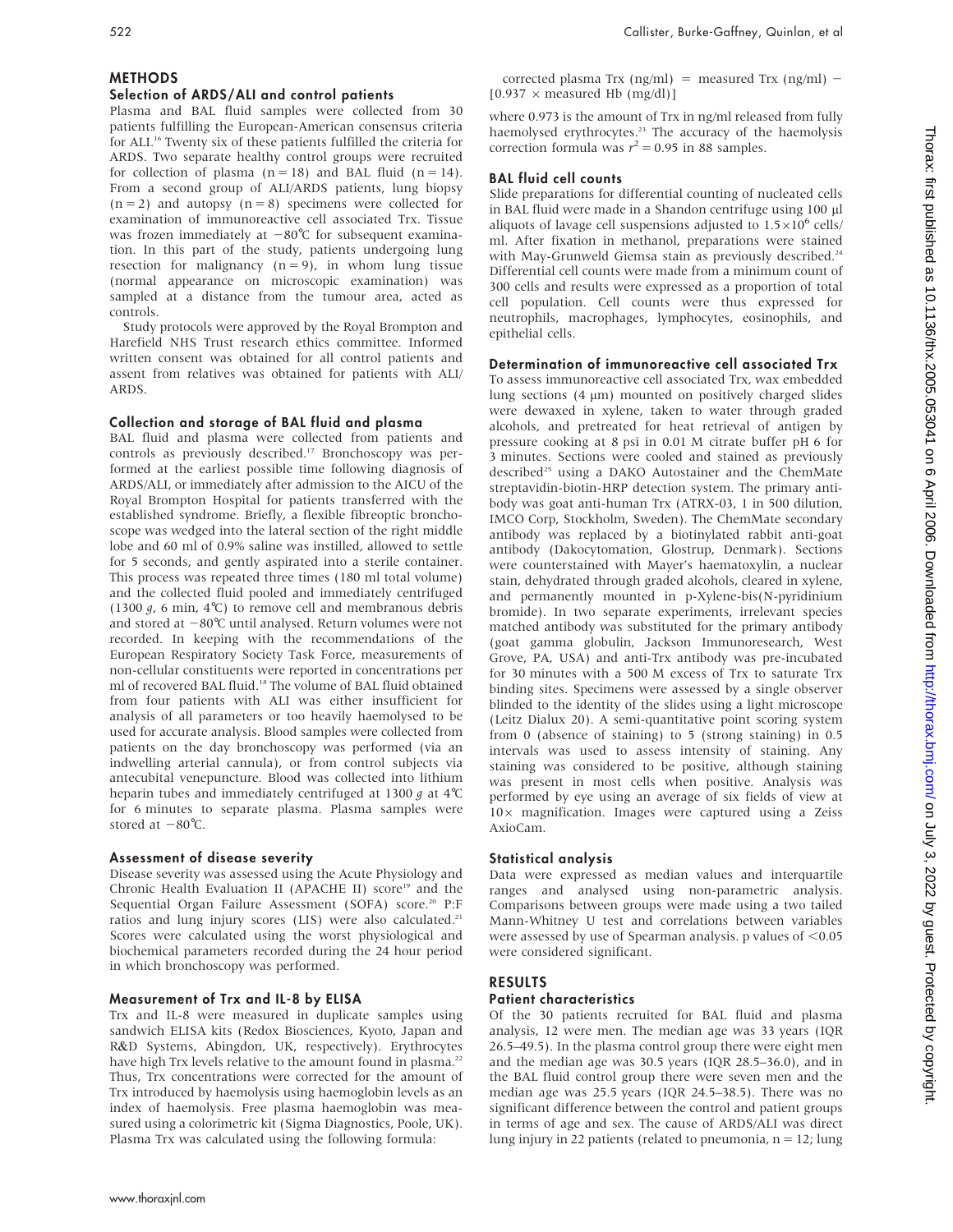

Figure 1 Thioredoxin concentrations in (A) bronchoalveolar lavage (BAL) fluid and (B) plasma from healthy controls (open circles) and patients with acute lung injury/acute respiratory distress syndrome (ALI/ ARDS) (closed circles). Horizontal bars represent the median valued. Groups compared by Mann-Whitney U test.

resection,  $n = 6$ ; aspiration pneumonia,  $n = 4$ ) and indirect lung injury in eight patients (related to non-pulmonary sepsis,  $n = 3$ ; trauma,  $n = 3$ ; transfusion,  $n = 2$ ). The median duration of lung injury at BAL fluid sampling was 13 days for the extrapulmonary group (IQR 9–25.5) and 12 days for the pulmonary group (IQR 3.5–23). There was no significant difference between these figures ( $p = 0.511$ ). The median age of the ALI/ARDS patient group used for immunocytochemistry was 52.5 years (IQR 26.0–74.5) and was not significantly different from their control group 68.0 years (IQR 50.5–76.5). The aetiologies of the lung injury in this population were pneumonia  $(n = 5)$ , aspiration pneumonia  $(n = 1)$ , pancreatitis  $(n = 1)$ , pulmonary haemorrhage

 $(n = 1)$ , post-cardiopulmonary bypass  $(n = 1)$ , and pneumonectomy  $(n = 1)$ . Nine of the 10 patients did not survive to hospital discharge.

#### Thioredoxin levels in plasma and BAL fluid from healthy controls and ALI/ARDS patients

BAL fluid levels of Trx in patients with ALI/ARDS were significantly higher than in controls (61.6 ng/ml (IQR 34.9– 132.9) v 16.0 ng/ml (IQR 8.9-25.1), p<0.0001; fig 1A). Similarly, plasma Trx levels in patients were also significantly higher than in controls (36.1 ng/ml (IQR 24.4–68.5) v 18.0 ng/ml (IQR 13.2–36.8),  $p = 0.0016$ ; fig 1B). When individual patients with ALI/ARDS were considered, measured levels of Trx in BAL fluid were higher than in plasma in 73% of cases. Moreover, the median BAL fluid level of Trx in patients was significantly higher than in plasma ( $p<0.05$ ). However, there was no significant correlation between plasma and BAL fluid Trx concentrations for individual patients ( $r = 0.341$ ,  $p = 0.088$ ), nor were there any significant differences between surviving and non-surviving patients with ALI/ARDS in Trx levels in BAL fluid  $(48.6 \text{ ng/ml}, n = 21)$ and 141.4 ng/ml,  $n = 5$ ;  $p = 0.104$ ) or plasma (36.1 ng/ml,  $n = 22$  and 38.3 ng/ml,  $n = 8$ ;  $p = 0.558$ ).

#### Immunoreactive thioredoxin in lung specimens from patients with ALI/ARDS and controls

Scores for Trx immunostaining in different cell types are shown in table 1. The intensity of staining for Trx was greater in alveolar macrophages and type II alveolar epithelial cells from patients with ALI/ARDS than from controls. Trx immunostaining was also seen in bronchial epithelial cells and interstitial macrophages, although there was no difference in the intensity of staining between ALI/ARDS and control populations. No staining of neutrophils, fibroblasts, lymphocytes, or endothelial cells was seen in specimens from either group. Representative images from a patient with ALI/ ARDS and a control subject are shown in fig 2. No staining in any cell type was seen when the anti-Trx antibody was substituted with the irrelevant (control) antibody. Preincubation of the primary antibody with soluble Trx completely abrogated staining in specimens from patients with ALI/ARDS.

#### Interleukin-8 levels in plasma and BAL fluid from patients with ALI/ARDS and controls

IL-8 levels were significantly higher in patients than in controls in both BAL fluid (852 pg/ml (IQR 399-1488)  $\nu$ 22.8 pg/ml (IQR 5.9-47.0),  $p$ <0.0001; fig 3A) and plasma (37.4 pg/ml (IQR 27.6–64.0) v 0.9 pg/ml (IQR 0–16.3),  $p<0.0001$ ; fig 3B). Moreover, there was a positive correlation between BAL fluid levels of IL-8 and Trx in patients with ALI/ ARDS ( $p$ <0.001,  $r = 0.631$ ) but no correlation between plasma levels of IL-8 and Trx ( $p = 0.347$ ,  $r = 0.178$ ). The BAL fluid correlation remained when IL-8 and Trx were corrected for total protein content before analysis ( $r = 0.618$ ,  $p = 0.001$ ), thereby excluding the possibility that this relationship reflected a correlation between Trx and general protein levels in the BAL fluid in patients with ARDS/ALI.

#### Severity of illness

The median APACHE II, SOFA and LIS scores and also P:F ratio were calculated from data collected during the 24 hour period in which the bronchoscopy was performed. The scores were 11.0 (IQR 8.5–14.0), 5.5 (IQR 3.0–7.0), 2.4 (IQR 1.9– 3.2), and 18.1 kPa (IQR 14.5 –22), respectively. In ALI/ARDS patients there was no relationship between severity of illness assessed by APACHE II score and Trx levels in either BAL fluid ( $r = 0.113$ ,  $p = 0.553$ ) or plasma ( $r = -0.153$ ,  $p = 0.419$ ). Likewise, there was no relationship between severity of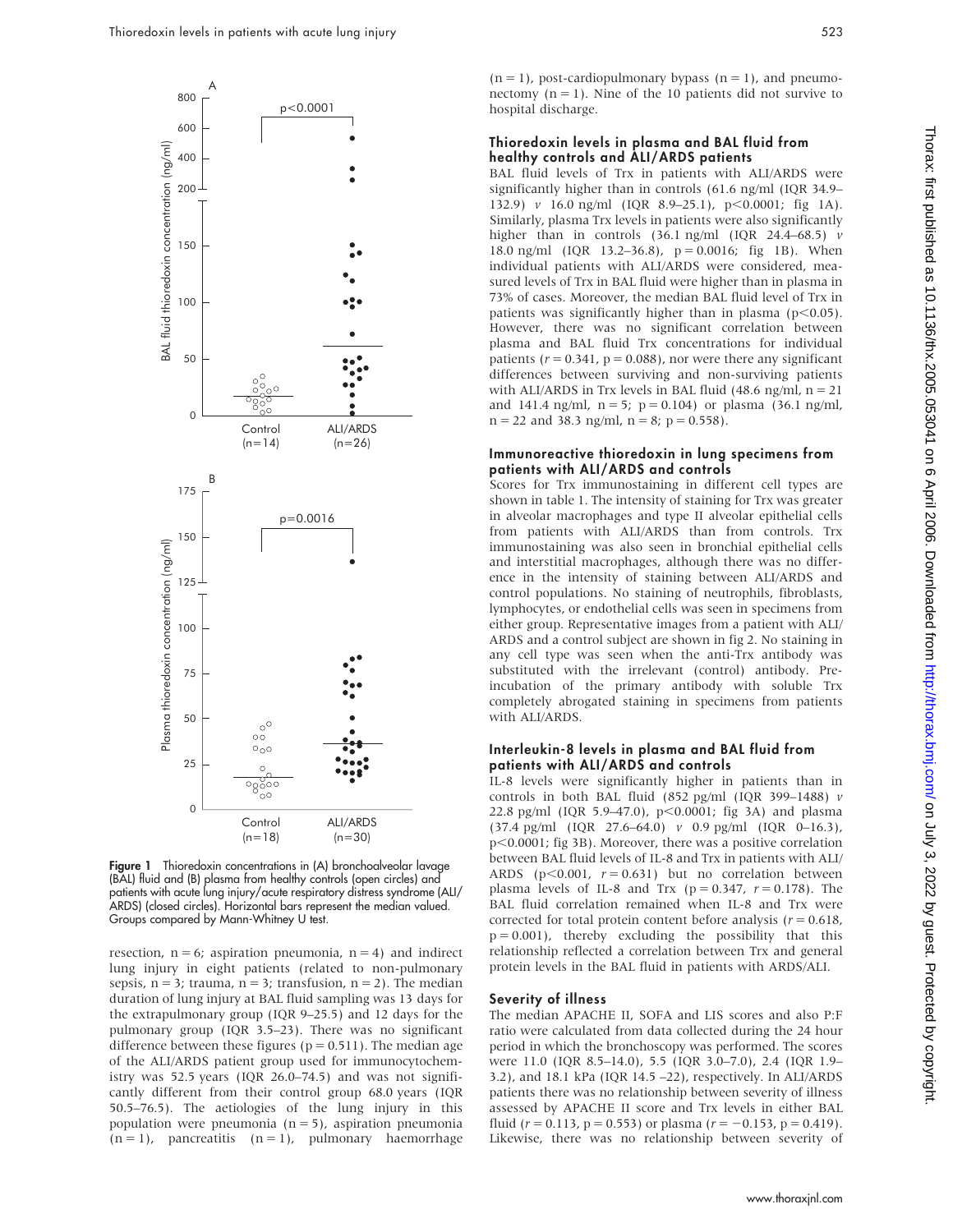Table 1 Immunoreactive Trx associated with various cell types in autopsy and biopsy lung specimens from patients with ALI/ARDS and controls

|                                   | <b>ALI/ARDS</b> patients<br>$(n = 10)$ | <b>Control patients</b><br>$(n = 9)$ | Mann-Whitney test |
|-----------------------------------|----------------------------------------|--------------------------------------|-------------------|
| Alveolar macrophages              | $3.25(2.25 - 4.0)$                     | $2.0$ (1.5-2.0)                      | $p = 0.0021$      |
| Type II alveolar epithelial cells | $2.25(1.0-3.0)$                        | $1.0$ (0.5-1.0)                      | $p = 0.0057$      |
| Endothelial cells                 | $0(0-0)$                               | $0(0-0)$                             | $N/A^*$           |
| Interstitial lymphocytes          | $0(0-0)$                               | $0(0-0)$                             | $N/A^*$           |
| Interstitial fibroblasts          | $0(0-0.5)$                             | $0(0-0)$                             | $N/A^*$           |
| <b>Neutrophils</b>                | $0(0-0)$                               | $0(0-0)$                             | $N/A^*$           |
| Bronchial epithelial cells        | $2.0(1.0-3.0)$                         | $2.0(1.0-2.5)$                       | $p = 0.918$       |
| Interstitial macrophages          | $1.0(0-2.0)$                           | $2.0$ (0-2.0)                        | $p = 0.106$       |

Data are presented as median score with interquartile range in parentheses; groups were compared by the Mann-Whitney U test.

Intensity of staining was quantified using a semi-quantitative point score (0–5 in 0.5 intervals) by an observer blinded to the identity of the slides.

\*N/A = not applicable because the Mann-Whitney test is unable to analyse differences between groups when all variables in one group are zero.

illness assessed by SOFA scores and Trx levels in either BAL fluid ( $r = -0.145$ , p = 0.479) or plasma ( $r = 0.259$ , p = 0.201). Also, BAL fluid and serum levels of Trx were not correlated with LIS  $(r = -0.124, p = 0.702$  and  $r = 0.225, p = 0.438$ , respectively) or P:F ratio  $(r = -0.311, p = 0.123$  and  $r = 0.044$ ,  $p = 0.817$ , respectively).



Figure 2 Trx expression in (A) a lung tissue specimen from a representative patient with acute respiratory distress syndrome and (B) histologically normal lung tissue from a control patient. M, alveolar macrophage; P, pneumocyte; F, fibroblast; L, lymphocyte.

#### Thioredoxin, IL-8 levels, and neutrophil counts in direct and indirect lung injury

Plasma levels of Trx did not differ between patients with ALI/ ARDS of direct or indirect aetiology (fig 4A). By contrast, Trx concentrations were significantly higher in BAL fluid from patients with pulmonary ALI/ARDS than in those with lung injury of non-pulmonary cause (101.3 ng/ml (IQR 47.8– 147.1) v 34.9 ng/ml (IQR 27.1-42.1),  $p = 0.0083$ ; fig 4B). There was no significant difference between BAL fluid levels of Trx in the control and non-pulmonary groups  $(p>0.05)$ . IL-8 concentrations were also significantly higher in BAL fluid from patients with pulmonary ALI/ARDS than in those with non-pulmonary ALI/ARDS (1203 pg/ml (IQR 663–1710)  $v$  513 pg/ml (IQR 252–980),  $p = 0.042$ ; fig 5A). Similarly, neutrophil counts in BAL fluid were higher in the pulmonary than in the non-pulmonary insult group (65.7% (IQR 37.4– 91.8)  $v$  20.3% (IQR 5.6–78.4),  $p = 0.048$ ; fig 5B). Finally, there was no difference between the score for severity of illness (APACHE II, SOFA) and lung injury (LIS) between the pulmonary and non-pulmonary groups ( $p = 0.411$ ;  $p = 0.605$ ;  $p = 0.518$ , respectively).

#### **DISCUSSION**

Trx is a ubiquitous thiol protein, extracellular levels of which are increased under conditions of oxidxative stress and inflammation. In this study we have shown that levels of Trx are raised in BAL fluid and plasma from patients with established ALI/ARDS compared with controls. The increase in BAL fluid levels of Trx correlated with increased levels of IL-8, a cytokine implicated in the pathogenesis of ALI. When patients with ALI/ARDS were subdivided according to the aetiology of disease, BAL fluid levels of Trx were significantly higher in those with a direct (pulmonary) insult. Moreover, IL-8 levels and neutrophil counts were also highest in BAL fluid from patients with a pulmonary insult. This is the first study to report extracellular levels of Trx in ALI/ARDS, and to show significant differences depending upon the nature of the lung injury.

Patients recruited for this study had a median duration of lung injury of 12.5 days, reflecting the nature of our institution as a tertiary referral centre to which patients are transferred from other intensive care units. Despite this unavoidable limitation, all our patients still met American/ European consensus guidelines for ALI/ARDS at bronchoscopy and all remained sufficiently hypoxaemic to require mechanical ventilation (median duration of ventilation until collection of BAL fluid 13 days for survivors and 11 days for non-survivors; total median duration of ventilation 50 days for survivors and 34 days for non-survivors). Moreover, their BAL fluid levels of IL-8 remained within the range described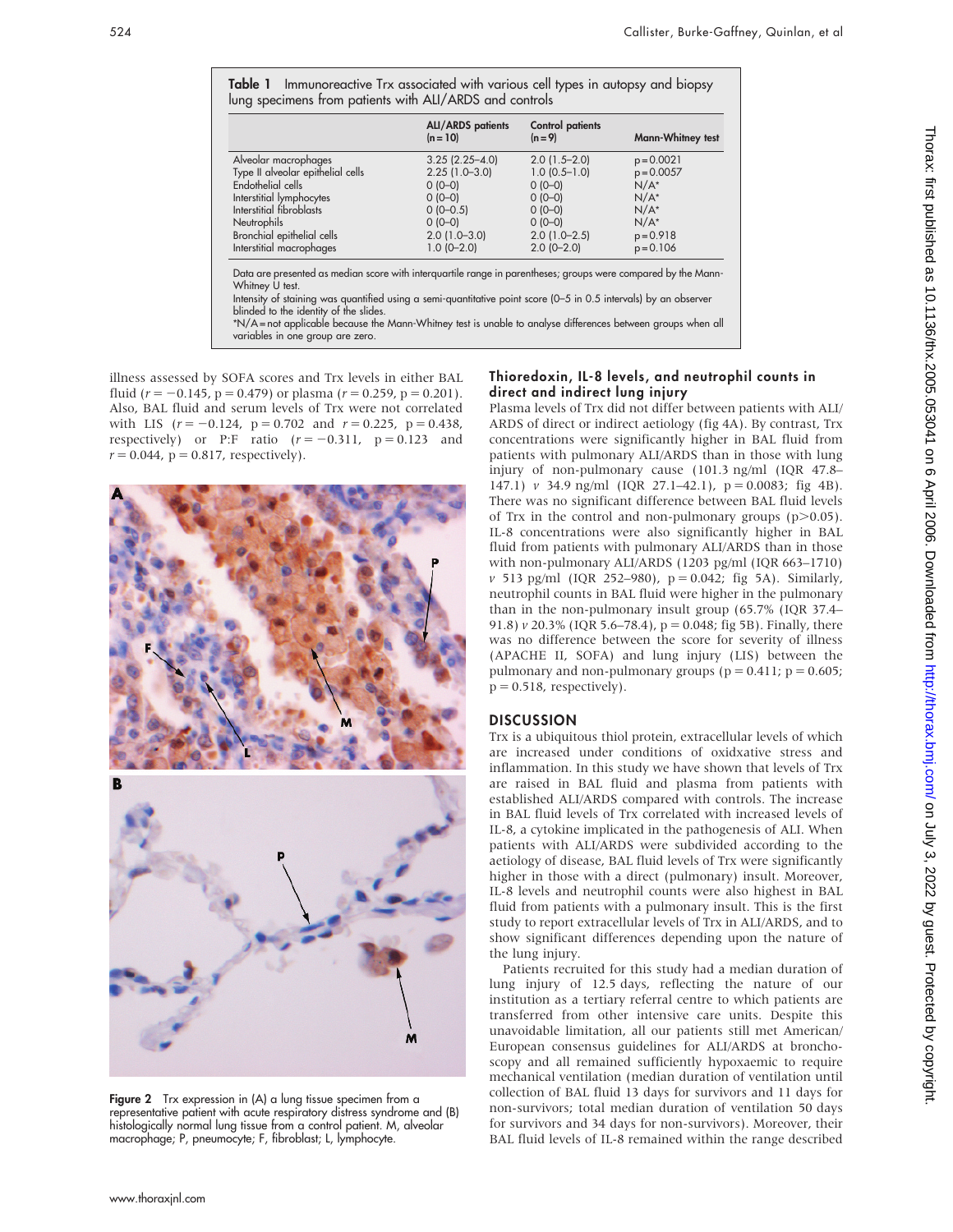



p=0.907

150

A

Figure 3 IL-8 concentrations in (A) bronchoalveolar lavage (BAL) fluid and (B) plasma from healthy controls (open circles) and patients with acute lung injury/acute respiratory distress syndrome (ALI/ARDS) (closed circles). Horizontal bars represent the median values. Groups compared by the Mann-Whitney U test.

for patients with ALI/ARDS, suggesting that alveolar inflammation continued. We therefore suggest that our conclusions relating to patients with established ALI/ARDS are valid. Our choice of a control population (self-ventilating healthy adults) was largely dictated by ethical considerations as objections were raised in relation to the collection of BAL fluid from other critically ill, ventilated patients for use as control samples.

Over the last decade extracellular levels of Trx have been measured in a wide array of conditions characterised by inflammation and oxidative stress, including viral infection, autoimmune disease, heart disease, and ischaemia-reperfusion injury.<sup>11-12</sup> These studies report raised levels in all cases.

Figure 4 Thioredoxin concentrations in (A) plasma and (B) bronchoalveolar lavage (BAL) fluid from patients with ALI/ARDS of pulmonary aetiology (closed circles) and extrapulmonary aetiology (open circles). Horizontal bars represent median values. Groups compared by the Mann-Whitney U test.

In keeping with these studies, the results presented here show raised Trx levels in BAL fluid and plasma from patients with ALI/ARDS. However, a previous study showed that serum levels of Trx measured in patients with chronic hepatitis type B were not increased compared with healthy controls.26 This finding therefore reinforces the importance of measuring changes in Trx levels in a given condition as an essential part of the investigation of its role in disease.

Previous reports of serum/plasma levels of Trx suggest that levels in healthy volunteers are in the range 20–30 ng/ml, and become elevated to about 100 ng/ml in various oxidative/ inflammatory stress associated disorders.<sup>27</sup> These findings are similar to those shown in the current study. The only other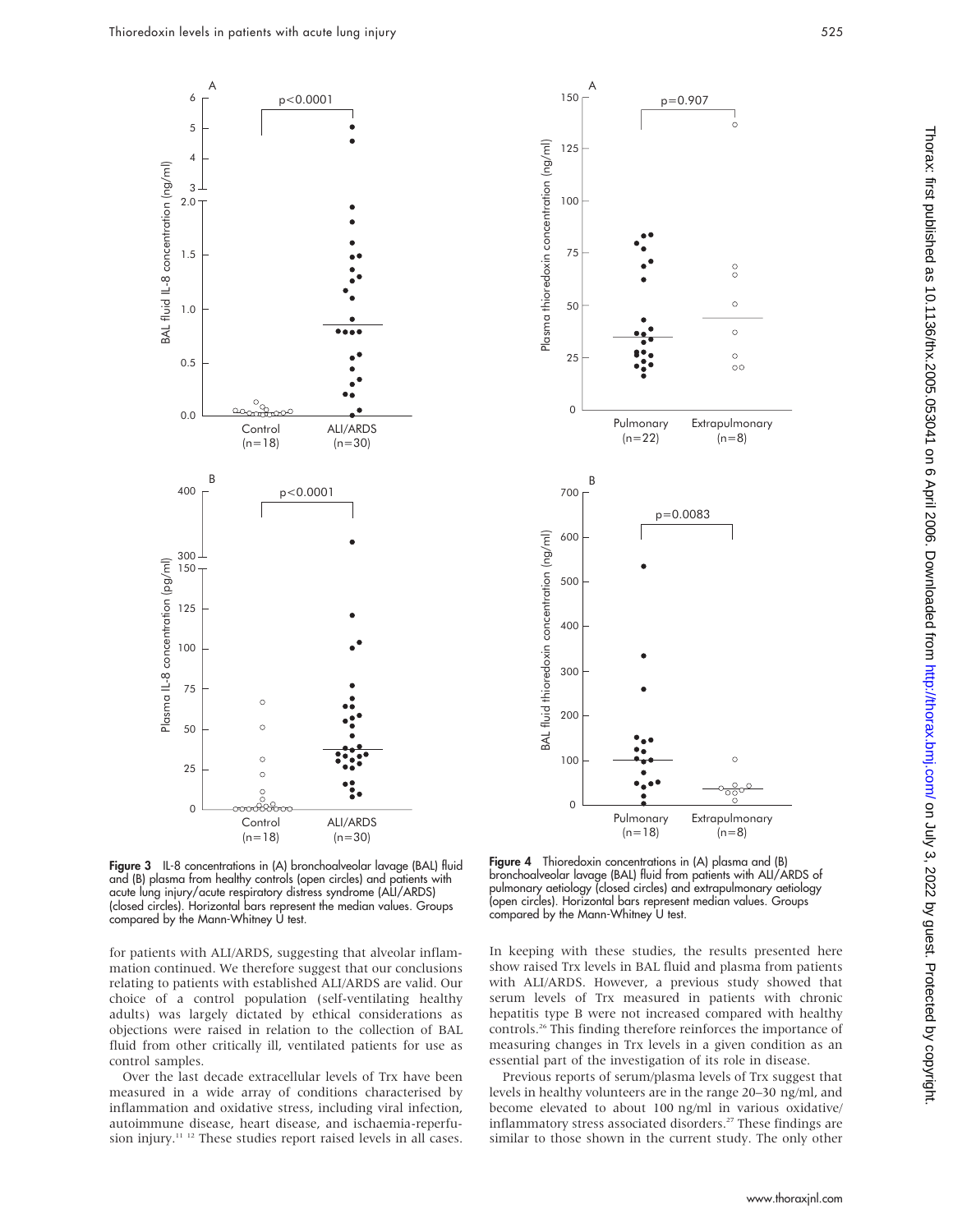

Figure 5 (A) IL-8 concentrations and (B) neutrophil counts (as a percentage of the total cell count) in bronchoalveolar lavage (BAL) fluid from patients with ALI/ARDS of pulmonary aetiology (closed circles) and extrapulmonary aetiology (open circles). Horizontal bars represent median values. Groups compared by the Mann-Whitney U test.

published study of BAL fluid levels of Trx reported a median level of 122.6 ng/ml in patients with pulmonary sarcoidosis.<sup>28</sup> This compares with 61.6 ng/ml in our ALI/ARDS patients in which a similar method of BAL fluid collection was employed. However, the actual concentration of Trx in the alveolar space is likely to be considerably in excess of that measured in BAL fluid due to the dilutional effects of lavage techniques, usually calculated to be in the order of 50-fold. If correct, alveolar Trx levels in ALI/ARDS must be between 1 and 7 µg/ml. Even without considering a dilutional effect, levels of Trx were higher in BAL fluid than in plasma in most of the patients in our study. This suggests (allowing for dilution) that BAL fluid levels of Trx in patients with ALI/ ARDS are approximately 100-fold greater than those in plasma. It is therefore unlikely that leakage from plasma to

BAL fluid accounts for Trx levels in BAL fluid, unless a specific concentrating mechanism is involved, and suggests that the source of Trx is local to the lung.

Immunostaining with anti-Trx antibody of biopsy or autopsy tissue from patients with ALI/ARDS and controls showed strong reactivity in alveolar macrophages, type II epithelial cells, bronchial epithelial cells, and interstitial macrophages. We show, for the first time, that staining was significantly greater in alveolar macrophages and type II epithelial cells in ALI/ARDS compared with control tissue. Thus, the stronger immunoreactivity for Trx in ALI/ARDS tissue corresponds with higher levels of Trx in BAL fluid from these patients. A similar finding has been reported in patients with sarcoidosis in which tissue and BAL fluid levels of Trx were higher than in controls.<sup>28</sup> In this study, positive staining was seen in macrophages, epithelioid cells, and Langhans' type giant cells. Whether increased staining represents induction of expression or an increase in uptake of Trx is unclear. Assessment of cellular mRNA levels would be necessary to make this distinction and we had insufficient specimens to make this measurement.

The correlation between BAL fluid levels of Trx and IL-8 suggests a link between extracellular Trx and the inflammatory response that characterises this condition. Whether Trx and IL-8 are causally linked or whether the relationship simply reflects the intensity of the inflammatory response is unclear. The expression and release of IL-8 from a variety of primary cells and cell lines is known to be upregulated by exposure to extracellular Trx used at concentrations between 2 and 20  $\mu$ g/ml.<sup>29 30</sup> Taking into account the dilutional effects, these are achievable levels in the alveolar space.

Despite the correlation between BAL fluid concentrations of Trx and IL-8, and that between IL-8 and outcome described by others, $2$  we identified no relationship between Trx levels in plasma and BAL fluid and disease severity or survival. However, results concerning severity should be regarded with caution as only five deaths occurred in the study group. A study comparing serum Trx levels with disease severity in asthma also showed no significant differences among subgroups of mild and moderate asthma sufferers.<sup>31</sup> By contrast, a study in patients with chronic heart failure showed that Trx levels increased in proportion to the severity of disease (NYHA class  $III > NYHA$  class II) and the degree of impairment of left ventricular function.<sup>32</sup>

ALI/ARDS precipitated by pulmonary and non-pulmonary insults are thought increasingly to represent distinct pathophysiological processes.<sup>8-10</sup> Trx levels in BAL fluid were significantly higher in patients with pulmonary ALI/ARDS than in those with a non-pulmonary cause. Similarly, IL-8 levels and neutrophil counts were higher in patients with a direct pulmonary insult. As the median time between insult and collection of BAL fluid was the same for pulmonary and non-pulmonary groups, this is unlikely to account for the differences between the groups. Moreover, APACHE II, SOFA, and LIS scores were not significantly different between the groups, suggesting that a difference in Trx levels is unlikely to be explained simply in terms of differences in severity of injury. Instead, these differences could represent a more intense inflammatory response in the alveolar space following direct pulmonary insults. The recognition of two forms of ARDS—pulmonary and nonpulmonary—may lead to improved clinical management. Recognition of differences in disease markers may help in making this distinction.

In summary, Trx levels were raised in BAL fluid and plasma in patients with ALI/ARDS with established lung injury and BAL fluid levels were higher in those in whom the insult was direct. Levels of IL-8 and neutrophil counts were also higher. Further studies are warranted to determine